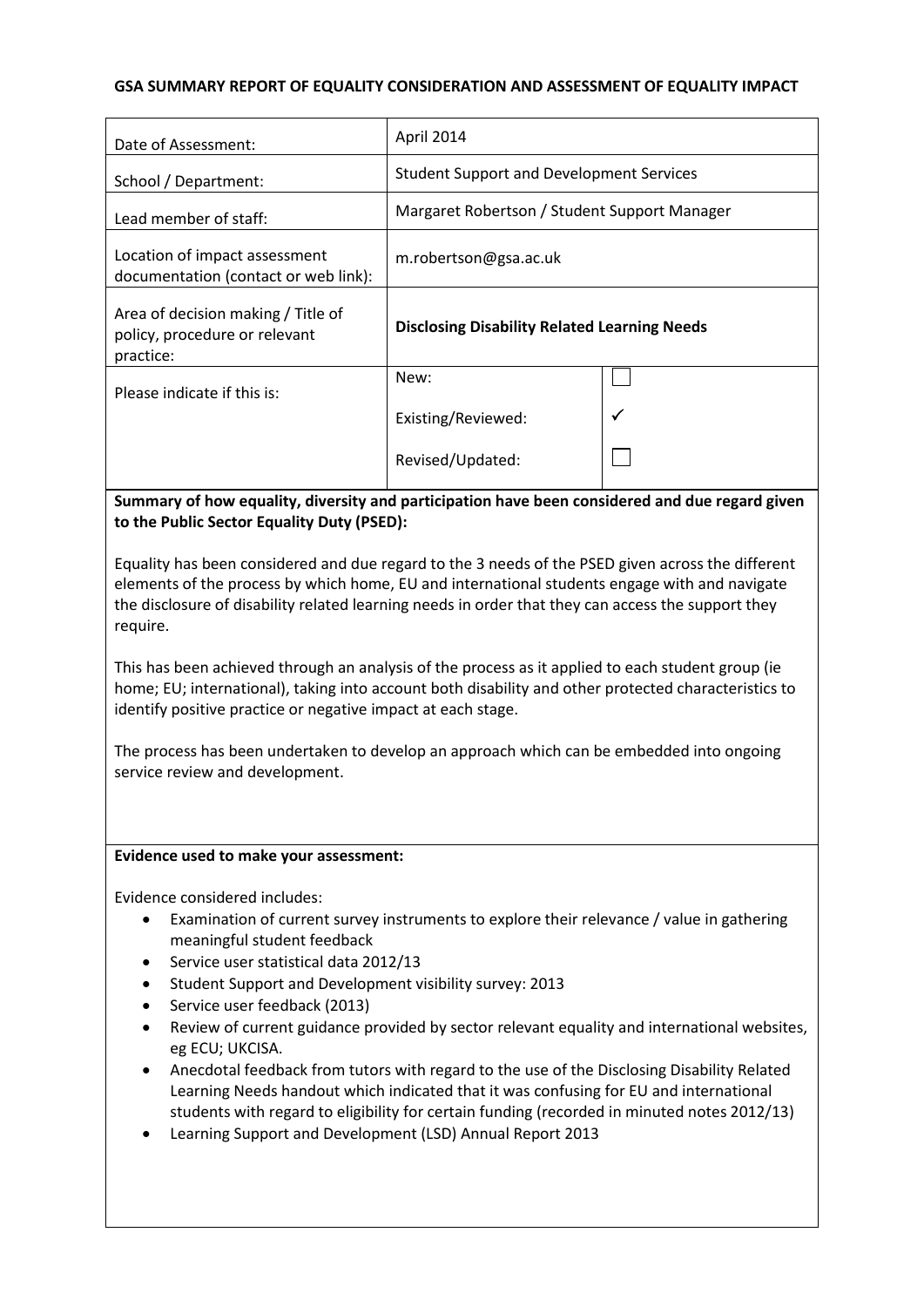| Outline of any positive or negative impacts you have identified:                                                                                                                         |                                |  |  |
|------------------------------------------------------------------------------------------------------------------------------------------------------------------------------------------|--------------------------------|--|--|
| <b>Positive impact:</b><br>Home students with a disclosed disability are guided through GSA support processes and Disabled<br><b>Student Allowance application</b>                       |                                |  |  |
| <b>Neutral impact:</b><br>No specific positive or negative impact was identified for home, EU or international students<br>without a disability.                                         |                                |  |  |
| <b>Negative impact:</b><br>LSD handout did not represent international and EU students with a disclosed disability. This gap<br>within the LSD information could cause a negative impact |                                |  |  |
| Summary of the actions you have taken or plan to take as a result:<br>(Please attach your action plan)                                                                                   |                                |  |  |
| <b>Planning</b>                                                                                                                                                                          | <b>Available for:</b>          |  |  |
| <b>Evaluate pilot Disclosing Disability Related</b><br>Learning Needs information sheets                                                                                                 | Summer 2014                    |  |  |
| Equality impact Survey Monkey on<br>DSA application experience                                                                                                                           | May 2014                       |  |  |
| <b>Student Support staff training</b>                                                                                                                                                    | <b>June 2014</b>               |  |  |
| Equality impact pre-arrival information                                                                                                                                                  | Summer prior to 2014/15 intake |  |  |
| Equality impact Student Support Service web pages                                                                                                                                        | Summer prior to 2014/15 intake |  |  |
| Equality impact Student Support Service VLE                                                                                                                                              | Summer prior to 2014/15 intake |  |  |
| <b>Equality impact Student Inductions</b>                                                                                                                                                | September 2014                 |  |  |

**Summary of what you anticipate will change as a result of your actions and where / when will these be reported and reviewed:**

- Production of separate handouts for home, EU and international students and piloted with each student group
- Increased levels of take up of funding and support services
- Improved student feedback on access to funding and support services
- Impact assessment integrated into practice review

Developments will be reported on an ongoing basis through team meetings and service development and annually in the LSD annual report.

### **State how these changes will contribute to the delivery of GSA's equality outcomes:**

The actions and outcomes outlined above specifically support the delivery of Equality outcomes (1)and (3) through the promotion and accessibility of support (both internally and externally) for home, EU and international students to both the students themselves and staff across GSA.